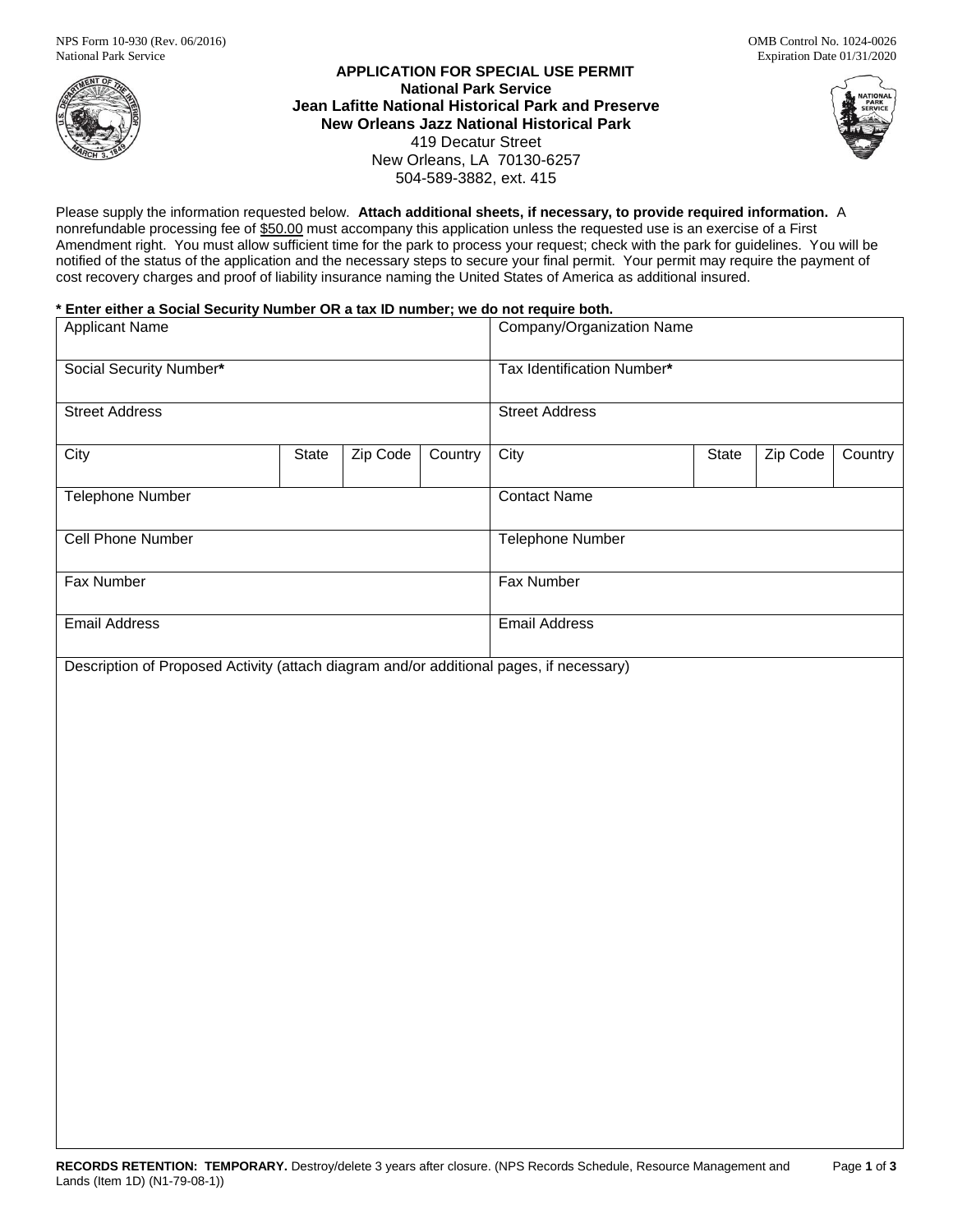| <b>Requested Location</b>                                                                                                                                                                                                                                                                                                                                                                                                       |                                                                                            |                      |                     |                          |                      |  |
|---------------------------------------------------------------------------------------------------------------------------------------------------------------------------------------------------------------------------------------------------------------------------------------------------------------------------------------------------------------------------------------------------------------------------------|--------------------------------------------------------------------------------------------|----------------------|---------------------|--------------------------|----------------------|--|
| <b>Set-Up Begins</b>                                                                                                                                                                                                                                                                                                                                                                                                            | <b>Activity Begins</b>                                                                     | <b>Activity Ends</b> |                     | <b>Removal Completed</b> |                      |  |
| Date                                                                                                                                                                                                                                                                                                                                                                                                                            | Date                                                                                       | Date                 |                     | Date                     |                      |  |
| Time<br>$\Box$ AM $\Box$ PM                                                                                                                                                                                                                                                                                                                                                                                                     | Time<br>$\Box$ AM $\Box$ PM                                                                | Time                 | $\Box$ AM $\Box$ PM | Time                     | $\Box$ AM $\Box$ PM  |  |
| Date                                                                                                                                                                                                                                                                                                                                                                                                                            | Date                                                                                       | Date                 |                     | Date                     |                      |  |
| Time<br>$\Box$ AM $\Box$ PM                                                                                                                                                                                                                                                                                                                                                                                                     | Time<br>$\Box$ AM $\Box$ PM                                                                | Time                 | $\Box$ AM $\Box$ PM | Time                     | $\Box$ AM $\Box$ PM  |  |
| Date                                                                                                                                                                                                                                                                                                                                                                                                                            | Date                                                                                       | Date                 |                     | Date                     |                      |  |
| Time<br>$\Box$ AM $\Box$ PM                                                                                                                                                                                                                                                                                                                                                                                                     | Time<br>$\Box$ AM $\Box$ PM                                                                | Time                 | $\Box$ AM $\Box$ PM | Time                     | $\Box$ AM $\Box$ PM  |  |
| Maximum Number of<br>Maximum Number of Vehicles (attach parking plan)<br>Participants (Best Estimate)<br>Buses/Oversized<br>Vans/Light Trucks<br><b>Utility Vans/Trucks</b><br>Cars<br>Vehicles                                                                                                                                                                                                                                 |                                                                                            |                      |                     |                          |                      |  |
|                                                                                                                                                                                                                                                                                                                                                                                                                                 |                                                                                            |                      |                     |                          |                      |  |
| List support personnel including addresses and telephones; attach additional pages if necessary<br>Name<br>Address<br>Cell Phone Number                                                                                                                                                                                                                                                                                         |                                                                                            |                      |                     |                          |                      |  |
| permitted activity:                                                                                                                                                                                                                                                                                                                                                                                                             | Individual in charge of activity onsite who is authorized to make decisions related to the |                      |                     | <b>Cell Phone Number</b> |                      |  |
|                                                                                                                                                                                                                                                                                                                                                                                                                                 |                                                                                            |                      |                     |                          |                      |  |
| Is this an exercise of First Amendment Rights?<br>$\Box$ Yes $\Box$ No                                                                                                                                                                                                                                                                                                                                                          |                                                                                            |                      |                     |                          |                      |  |
| Have you visited the requested area?                                                                                                                                                                                                                                                                                                                                                                                            |                                                                                            |                      |                     |                          |                      |  |
| Have you obtained a permit from the National Park Service in the past?<br>(If yes, provide a list of permit dates and locations on a separate page.)                                                                                                                                                                                                                                                                            |                                                                                            |                      |                     |                          |                      |  |
| Do you plan to advertise or issue a press release before the event?                                                                                                                                                                                                                                                                                                                                                             |                                                                                            |                      |                     |                          | $\Box$ Yes $\Box$ No |  |
| $\Box$ Yes $\Box$ No<br>Will you distribute printed material?                                                                                                                                                                                                                                                                                                                                                                   |                                                                                            |                      |                     |                          |                      |  |
| Is there any reason to believe there will be attempts to disrupt, protest or prevent your event?<br>$\Box$ Yes $\Box$ No<br>(If yes, please explain on a separate page.)                                                                                                                                                                                                                                                        |                                                                                            |                      |                     |                          |                      |  |
| Do you intend to solicit donations or offer items for sale? (These activities may require an additional permit.)<br>$\Box$ Yes $\Box$ No                                                                                                                                                                                                                                                                                        |                                                                                            |                      |                     |                          |                      |  |
| You are encouraged to attach additional pages with information useful in evaluating your permit request including: staging,<br>sound systems, parking plan, security plans, sanitary facilities, crowd control, emergency medical plan, use of any building, site clean-<br>up, etc.<br>The applicant by his or her signature certifies that all the information given is complete and correct, and that no false or misleading |                                                                                            |                      |                     |                          |                      |  |
| information or statements have been given.                                                                                                                                                                                                                                                                                                                                                                                      |                                                                                            |                      |                     |                          |                      |  |
| <b>Printed Name</b>                                                                                                                                                                                                                                                                                                                                                                                                             |                                                                                            |                      | Title               |                          |                      |  |
| Signature                                                                                                                                                                                                                                                                                                                                                                                                                       |                                                                                            |                      | Date                |                          |                      |  |